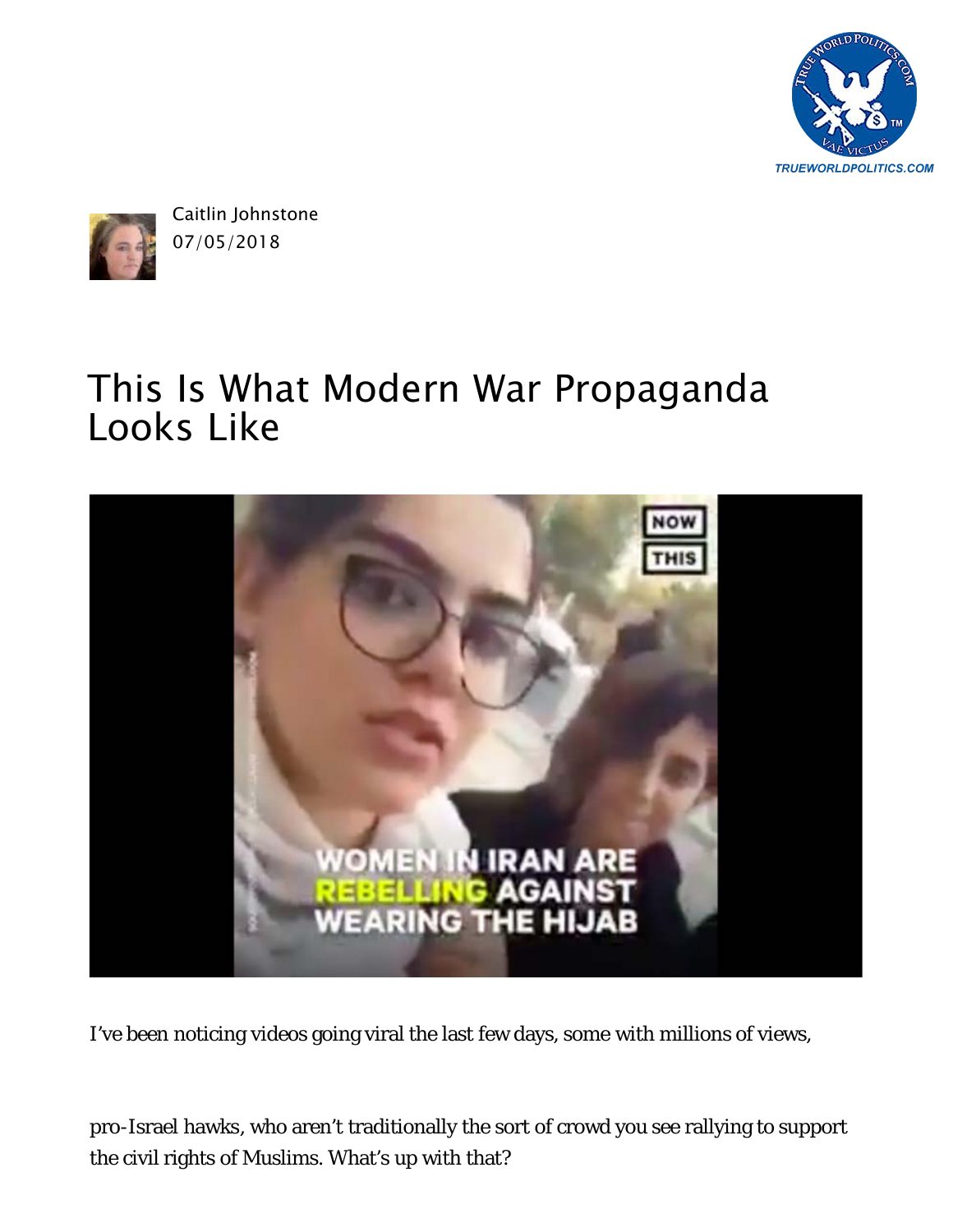Well, you may want to sit down for this shocker, but it turns out that they happen to be women from a nation that the US war machine is currently escalating operations against. They are Iranian.



Whenever you see the sudden emergence of an attractive media campaign that is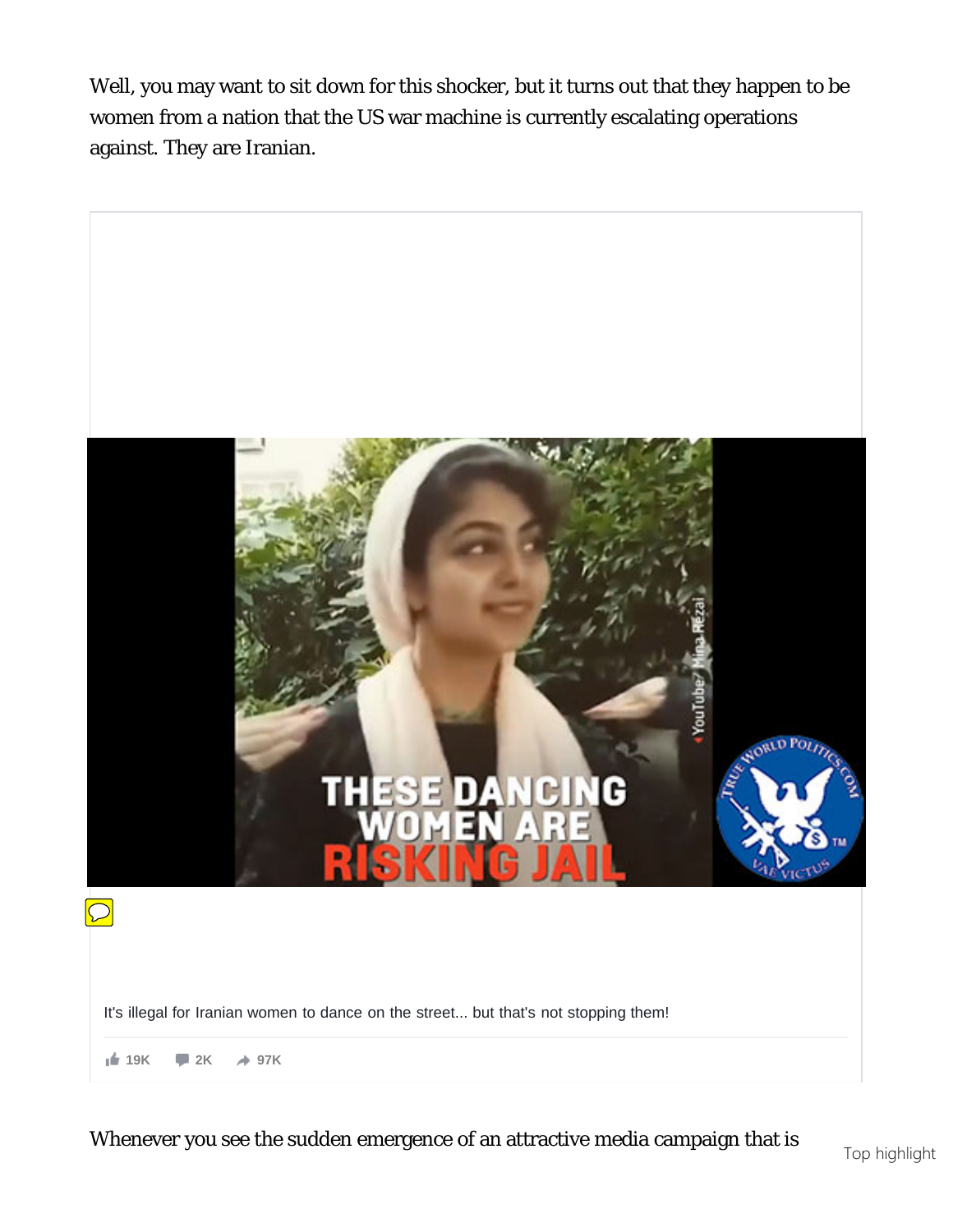sympathetic to the plight of civilians in a resource-rich nation unaligned with the western empire, you are seeing propaganda. When that nation is surrounded by other nations with similar human rights transgressions and yet those transgressions are ignored by that same media campaign, you are most certainly seeing propaganda. When that nation just so happens to already be the target of starvation sanctions and [escalated covert CIA ops,](https://medium.com/@caityjohnstone/why-you-should-be-intensely-skeptical-of-everything-you-hear-about-iran-protests-497d73e11ee2) you can bet the farm that you are seeing propaganda.

Back in December a memo was leaked from inside the Trump administration showing how then-Secretary of State, DC neophyte Rex Tillerson, was coached on how the US empire uses human rights as a pretense on which to attack and undermine noncompliant governments. *Politico* [reports](https://www.politico.com/story/2017/12/19/tillerson-state-human-rights-304118):

*The May 17 [memo](https://www.politico.com/f/?id=00000160-6c37-da3c-a371-ec3f13380001) reads like a crash course for a businessman-turned-diplomat, and its conclusion offers a starkly realist vision: that the U.S. should use human rights as a club against its adversaries, like Iran, China and North Korea, while giving a pass to repressive allies like the Philippines, Egypt and Saudi Arabia.*

*"Allies should be treated differently — and better — than adversaries. Otherwise, we end up with more adversaries, and fewer allies," argued the memo, written by Tillerson's influential policy aide, Brian Hook.*

The propaganda machine doesn't operate any differently from the State Department, since they serve the same establishment. US ally Saudi Arabia is celebrated by the mass media for "liberal reform" in allowing women to drive despite [hard evidence](https://twitter.com/LizSly/status/998361860465352705) that those "reforms" are barely surface-level cosmetics to present a pretty face to the western world, but Iranian women, who [have been able to drive for years](http://realiran.org/women-driving-in-iran-things-you-need-to-know/), are painted as uniquely oppressed. Iran is condemned by establishment war whores for the flaws in its democratic process, while Saudi Arabia, an actual monarchy, goes completely unscrutinized.

This is because the US-centralized power establishment, which has never at any point in its history cared about human rights, [plans on effecting regime change](https://medium.com/@caityjohnstone/stupid-ugly-swamp-monster-pretends-to-care-about-iranian-human-rights-cfac472889d8) in Iran by any means necessary. Should those means necessitate a potentially controversial degree of direct military engagement, the empire needs to make sure it [retains control of the](https://medium.com/@caityjohnstone/whoever-controls-the-narrative-controls-the-world-c22e1134e857) [narrative.](https://medium.com/@caityjohnstone/whoever-controls-the-narrative-controls-the-world-c22e1134e857)